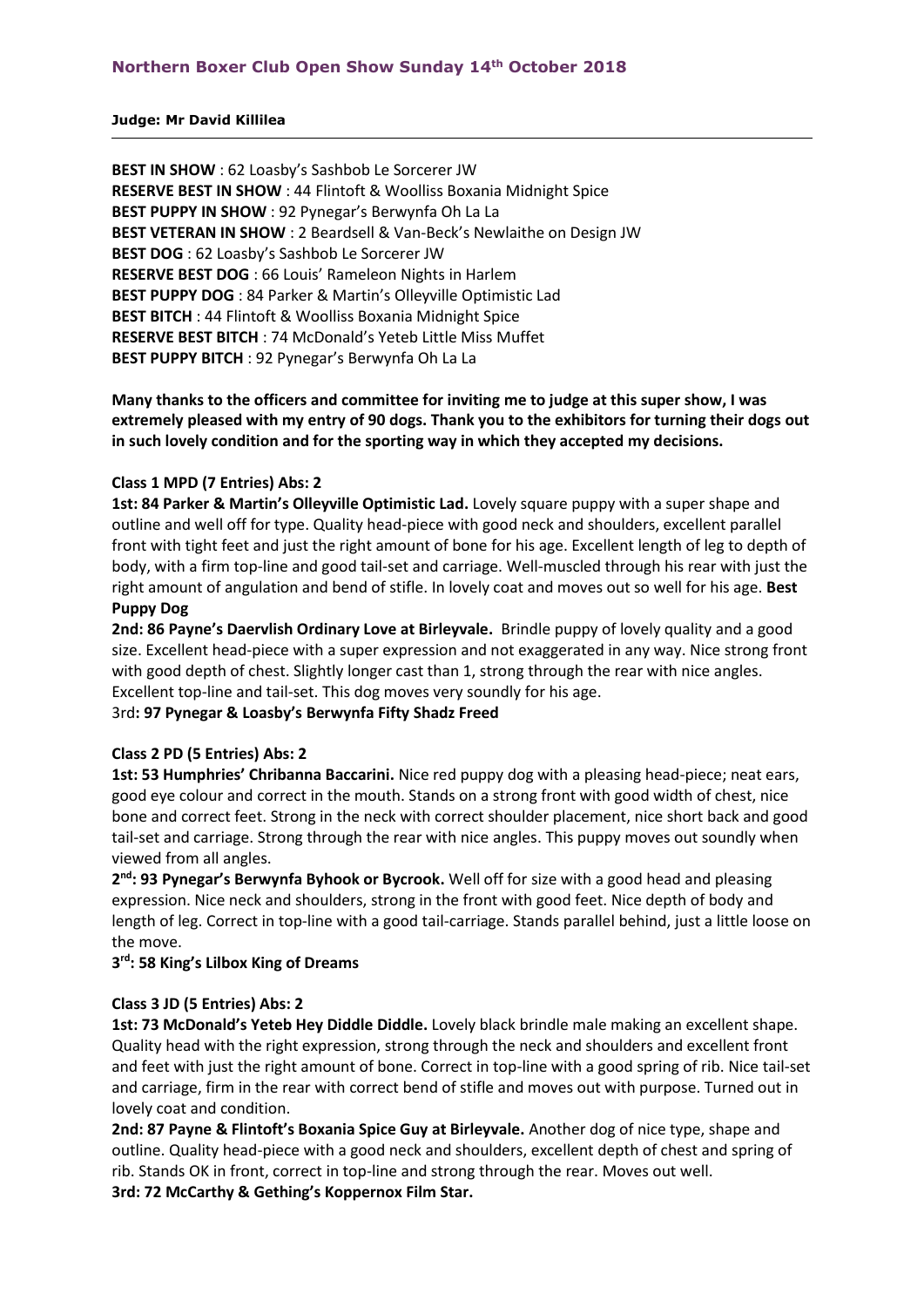# **Class 4 YD (1 entry) Abs: 0**

**1 st: 5 Beardsell & Van-Beck's Newlaithe Diddle On.** 18 month old brindle of good type with a nice shape and outline. Quality head-piece with a good width of skull, neat ears, good eye colour and correct through the mouth. Nice crest of neck, strong and parallel in front with good bone, correct top-line and good tail-carriage. Strong and well-muscled through the rear and moves out soundly.

# **Class 5 ND (3 entries) Abs: 1**

**1 st: 61 Littlewood & Bowler's Olleyville James Dean at Whirlobox.** Brindle and white, well off for size. Pleasing in head with a good expression, strong in the neck and shoulders with a straight front, good bone and tight feet. Good depth of chest and nice spring of rib, firm in the top-line with a good tail-set and carriage. Firm in the rear and well-muscled with nice angles. Uses himself well on the move.

**2 nd: 91 Portlock & Wragg's Idleforde Show and Tell to Sheiken.** Another brindle of nice shape and outline. Quality head with a nice expression, good crest of neck and nice straight front. Correct in top-line with a good spring of rib, nice tail-set and carriage and well-muscled through the rear. Moves well in front, just needs to tighten a little in the rear.

# **Class 6 PGD (9 Entries) Abs: 2**

1st: 62 Loasby's Sashbob Le Sorcerer JW. Quality 2 year old male making a lovely shape and outline. Parallel in front with good bone and feet, nice depth of chest and spring of rib and excellent crest of neck. Quality head with a super expression, strong through the top-line with a good tail-set and carriage. Excellent well-muscled rear with a nice bend of stifle. So true on his down and back and produces a super side gait. Turned out in lovely coat and condition. Pleased to award him **Best Dog and Best in Show**.

**2nd: 4 Beardsell & Van-Beck's Newlaithe Wheels On Fire.** 2 year old brindle standing on a good front with nice tight feet. Pleasing in head with a super expression, good crest of neck and strong shoulders, nice firm top-line and good tail-set and carriage. Well-muscled through the rear and in nice coat and condition. Moves out soundly.

**3rd: 64 Lott's Britesparke Douglas Buglas**

# **Class 7 LD (7 Entries) Abs: 4**

**1st: 66 Louis' Rameleon Nights in Harlem.** 4 year old of good size and substance. Quality head-piece with a good width of skull, neat ears, good eye shape and colour and correct bite. Nice crest of neck and good strong shoulders. Nice parallel front and feet with good depth of chest and nice spring of rib. Strong and firm in the top-line with a good tail-set and well-muscled through the rear with nice angles. Moves out with purpose and drive and turned out in lovely coat and condition. **Reserve Best Dog.**

**2nd: 35 Clayforth's Casual Affair with Faerdorn.** Quality mature male with a nice strong head and a super expression. Good crest of neck and stands parallel in front with nice bone and feet. Excellent depth of chest and good spring of rib, strong and firm through the top-line and correct tail-set and carriage. Strong through the rear with a nice bend of stifle and good angles. Moves out with purpose and true when viewed from all angles.

# **3rd: 25 Brooks' Jimmy Choo at Jinnybrux**

# **Class 8 OD (5 Entries) Abs: 3**

**1st: 15 Bell's Surfstone No Nonsense ShCM.** 4 year old of correct size with plenty of substance. Pleasing in head with the right expression, correct crest of neck and good depth of chest. Nice parallel front with good bone and feet. Excellent spring of rib, firm and strong in the top-line with a good tail-set and carriage. Super, well-muscled rear and moves out with drive and purpose. Turned out in lovely coat and condition.

**2nd: 9 Beardsell, Van-Beck & Fielding's Newlaithe The Fugitive ShCM.** Not the biggest of males but very typey with a quality head piece and a lovely expression. Good crest of neck and nice depth of body. Parallel in front with good bone and neat feet, just the right amount of spring of rib and firm through the top-line with a good tail-set. Strong through the rear and moves out with purpose, just a touch close behind.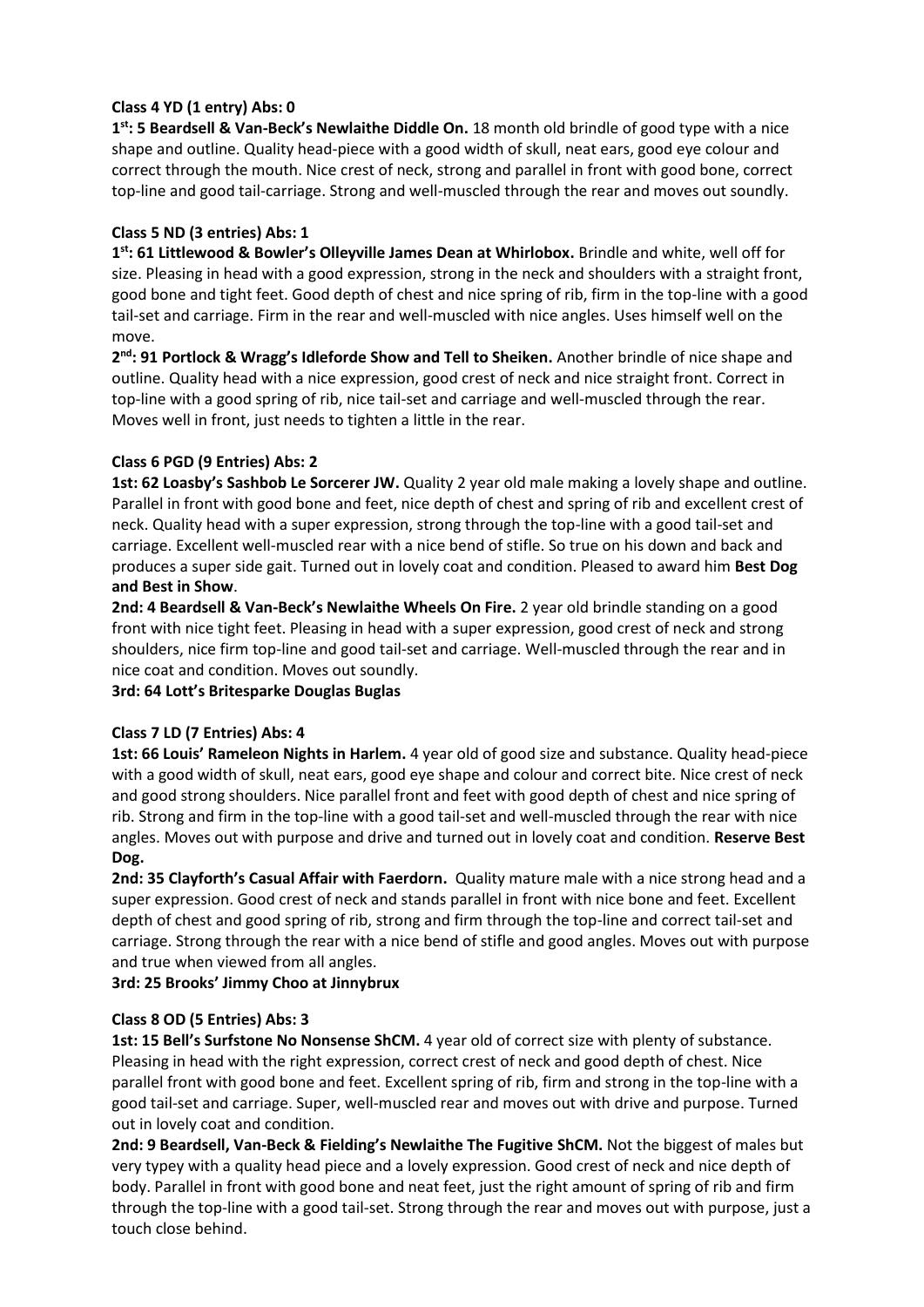# **Class 9 VD/B (3 Entries) Abs: 1**

**1st: 2 Beardsell & Van-Beck's Newlaithe on Design JW.** 7 year old of nice type and making a lovely shape and outline. Quality head with a pleasing expression and a good crest of neck. Nice depth of chest, correct in front with good feet and nice bone. Good spring of rib, excellent top-line and strong through the rear with a good tail-set and carriage. Turned out in super coat and condition and moves out with drive and purpose.

**2nd: 110 Wild's Sarsbrook Silhouette.** Lovely to see this 13 year old lady enjoying her day out. In good coat, great condition for her age and still knows her way around the show ring!

### **Class 10 MPB (7 Entries) Abs: 1**

**1st: 50 Huggins' Daervlish Elevation.** 6 month old quality puppy with a pleasing head and expression. Stands on a parallel front with good bone and tight feet. Excellent neck and shoulders, good top-line and just the right amount of tuck-up. Good tail-carriage and sound through the rear, with just the right amount of angles. Very sound on the move and turned out in lovely condition. **2nd: 7 Beardsell & Van-Beck's Newlaithe Pureoco.** Another 6 month old quality puppy with an attractive head-piece, good neck and shoulders and a parallel front with good bone. Would just prefer tighter feet. Good firm top-line, strong through the rear and a good tail-set and carriage. Moves out really well.

#### **3rd: 98 Ratcliffe's Newlaithe Purelardo**

### **Class 11 PB (3 Entries) Abs: 0**

**1st: 92 Pynegar's Berwynfa Oh La La.** Very pretty 11 month old quality puppy with a lovely head and expression, nice crest of neck, good width and depth of chest and excellent parallel front with tight feet and the right amount of bone for her age. Nice spring of rib and a firm top-line and excellent tail-set and carriage. Lovely rear with just the right amount of angles and so sound on the move, both coming and going, producing a nice side gait. Turned out in lovely coat and condition. Very pleased to award her **Best Puppy Bitch** and **Best Puppy in Show.**

**2nd: 59 Law's Walkon Upper Class.** 11 month old black brindle with plenty of substance. Pleasing in head with a lovely expression, good fore-chest and a nice spring of rib. Good front and bone, firm top-line and correct tail-set and carriage. Strong through the rear and in good condition. Moves soundly, but just needs to settle on her rear.

**3rd: 14 Beaumont's Beaumires Booyah.**

#### **Class 12 JB (10 Entries) Abs: 2**

**1st: 74 McDonald's Yeteb Little Miss Muffet.** 16 month old black brindle of lovely type. Super parallel front with the tightest of feet and nice bone. Good neck and shoulders and nice crest of neck. Super head-piece with a great expression. Good fore-chest and strong in the top-line. Nice tailset and carriage and well-muscled in the rear with good angles. So clean on the move and turned out in lovely coat and condition. **Reserve Best Bitch**.

**2nd: 52 Humphries' Chribanna Amethyst Shower.** 16 month old brindle and white making a nice shape and outline. Quality front with good feet, firm neck and shoulders and a pleasing head with a nice expression. Firm and strong in the top-line with a nice tail-set and carriage. Strong rear and in good coat. Moves out with purpose and drive.

**3rd: 42 Fay-Smith's Lorrosa Shine Like A Diamond.**